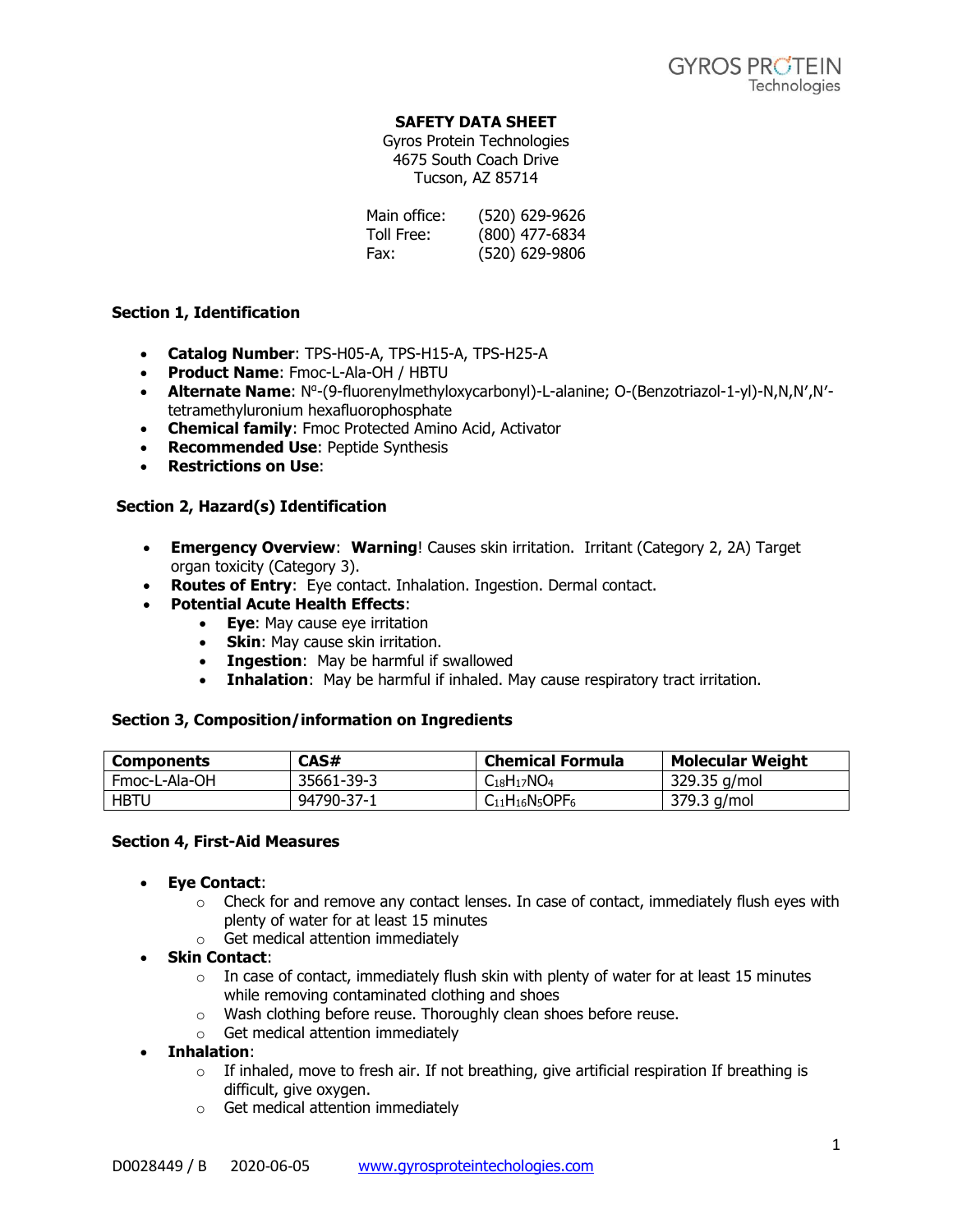

### • **Ingestion**:

- $\circ$  If swallowed, do not induce vomiting unless directed to do so by medical personnel
- o Never give anything by mouth to an unconscious person
- o Get medical attention immediately

# **Section 5, Fire-Fighting Measures**

### • **Suitable Extinguishing Media**:

- o Water spray
- o Dry Chemical
- o Alcohol-resistant foam
- o Carbon dioxide

# • **Special Exposure Hazards**:

- $\circ$  Hazardous decomposition products formed under fire conditions. Carbon oxides, nitrogen oxides
- **Special Protection Equipment for Firefighters**:
	- o Compressed air/oxygen apparatus

### **Section 6, Accidental release measures**

- **Person-related precautionary measures**:
	- $\circ$  Avoid substance contact. Avoid formation/inhalation of dusts. Avoid breathing vapors, mist or gas
- **Environmental protection measures**:
	- $\circ$  Do not allow to enter drains.
- **Procedures for cleaning/absorption**:
	- o Sweep up and shovel. Keep in suitable, closed containers for disposal

### **Section 7, Handling and storage**

- **Handling**: Provide appropriate exhaust ventilation at places where dust is formed. Normal measures for preventive fire protection.
- **Storage**: Keep container in a cool, dry, well-ventilated area. Keep closed tightly. Store between  $+2$  to  $+8$ <sup>o</sup>C.

### **Section 8, Exposure Controls/Personal Protection**

- **Personal Protection:**
	- **Eye protection**: Use equipment for eye protection tested and approved under appropriate government standards such as NIOSH (US) or EN 166(EU).
	- **Hand protection**: Handle with gloves. Gloves must be inspected prior to use. Use proper glove removal technique (without touching glove's outer surface) to avoid skin contact with this product. Dispose of contaminated gloves after use in accordance with applicable laws and good laboratory practices. Wash and dry hands.
	- **Respiratory protection**: Required when dusts are generated. Filter P 2 (acc. To DIN 3181) for solid and liquid particles of harmful substances.
	- **Skin and body protection**: Choose body protection in relation to its type, to the concentration and amount of dangerous substances, and to the specific work-place., The type of protective equipment must be selected according to the concentration and amount of the dangerous substance at the specific workplace.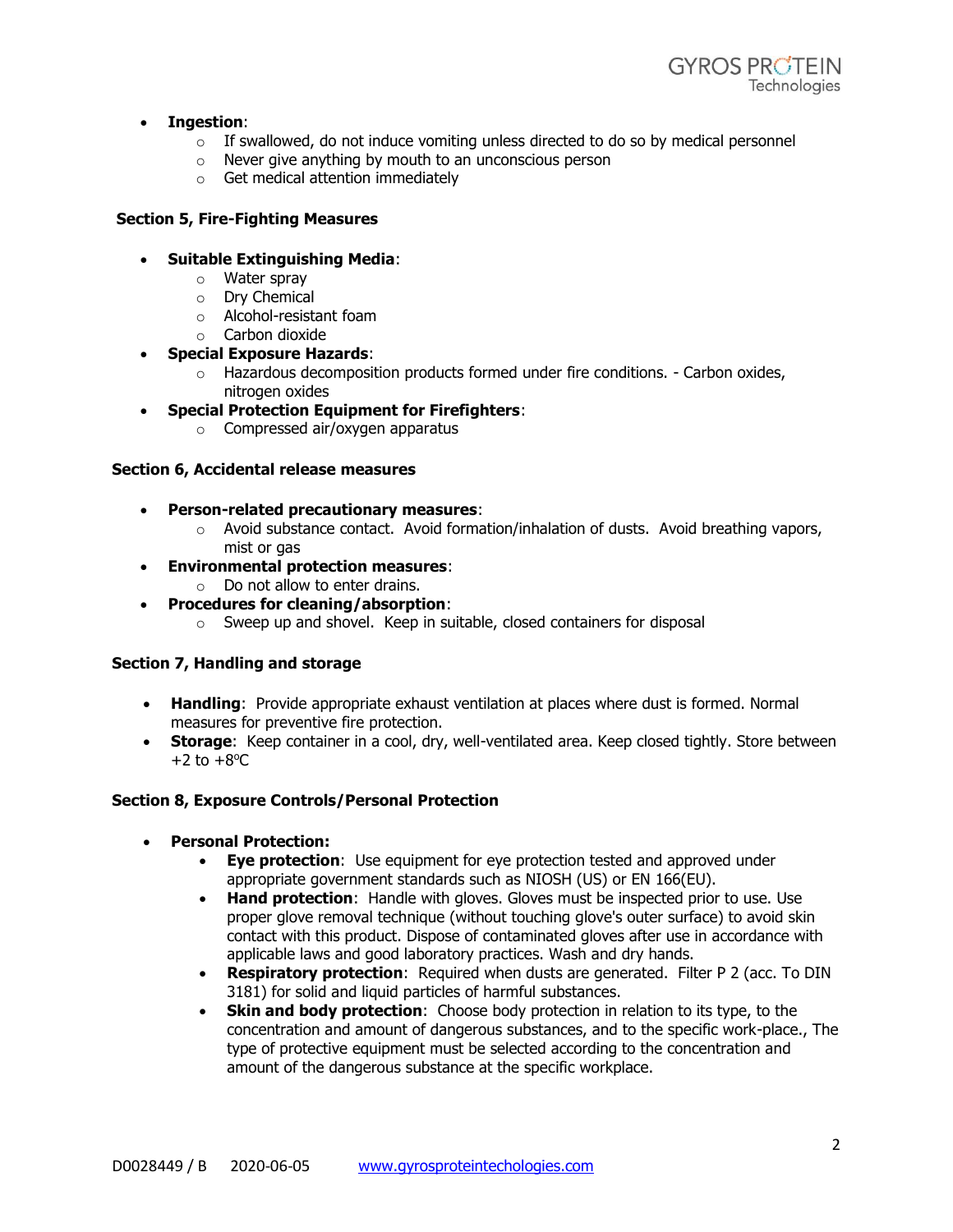#### **Section 9, Physical and Chemical Properties**

- **Physical Appearance:** Solid, white to off white
- **Odor**: NA
- **Boiling Point**: NA
- **Melting Point**: NA • **Vapor Pressure (mmHg/70°F):** NA
- **Vapor Density (Air = 1):** NA
- **Specific Gravity**: NA
- **Solubility**: NA

# **Section 10, Stability and Reactivity**

- **Stability**: Stable under recommended storage conditions.
- **Reactivity/Hazardous Decomposition Products**: Hazardous decomposition products formed under fire conditions. - Carbon oxides
- **Conditions/Materials to Avoid**: Strong oxidizing agents

### **Section 11, Toxicological information**

- **Acute Toxicity**:
	- o Fmoc-Ala-OH
		- LD50 Oral Rat: NA
		- LC50 Inhalation Rat: NA
	- o HBTU
		- LD50 Oral Rat: NA
		- LD50 Dermal Rabbit: NA
		- LC50 Inhalation Rat: NA
- **Chronic Toxicity**:
	- o Fmoc-Ala-OH
		- Carcinogenicity (TLV): NA
		- **·** IARC Classification: NA
	- o HBTU
		- Carcinogenicity (TLV): NA
		- **·** IARC Classification: NA
- **Routes of Exposure**:
	- o Ingestion, inhalation, eyes and skin.

### **Section 12, Ecological information\***

• **BOD5 and COD**: N/A

### **Section 13, Disposal considerations\***

- **EPA Waste Number**: N/A
- **Treatment**: Material does not have an EPA Waste Number and is not a listed waste, however consultation with a permitted waste disposal site (TSD) should be accomplished. Always contact a permitted waste disposal (TSD) to assure compliance with all current local, state, and Federal Regulations.